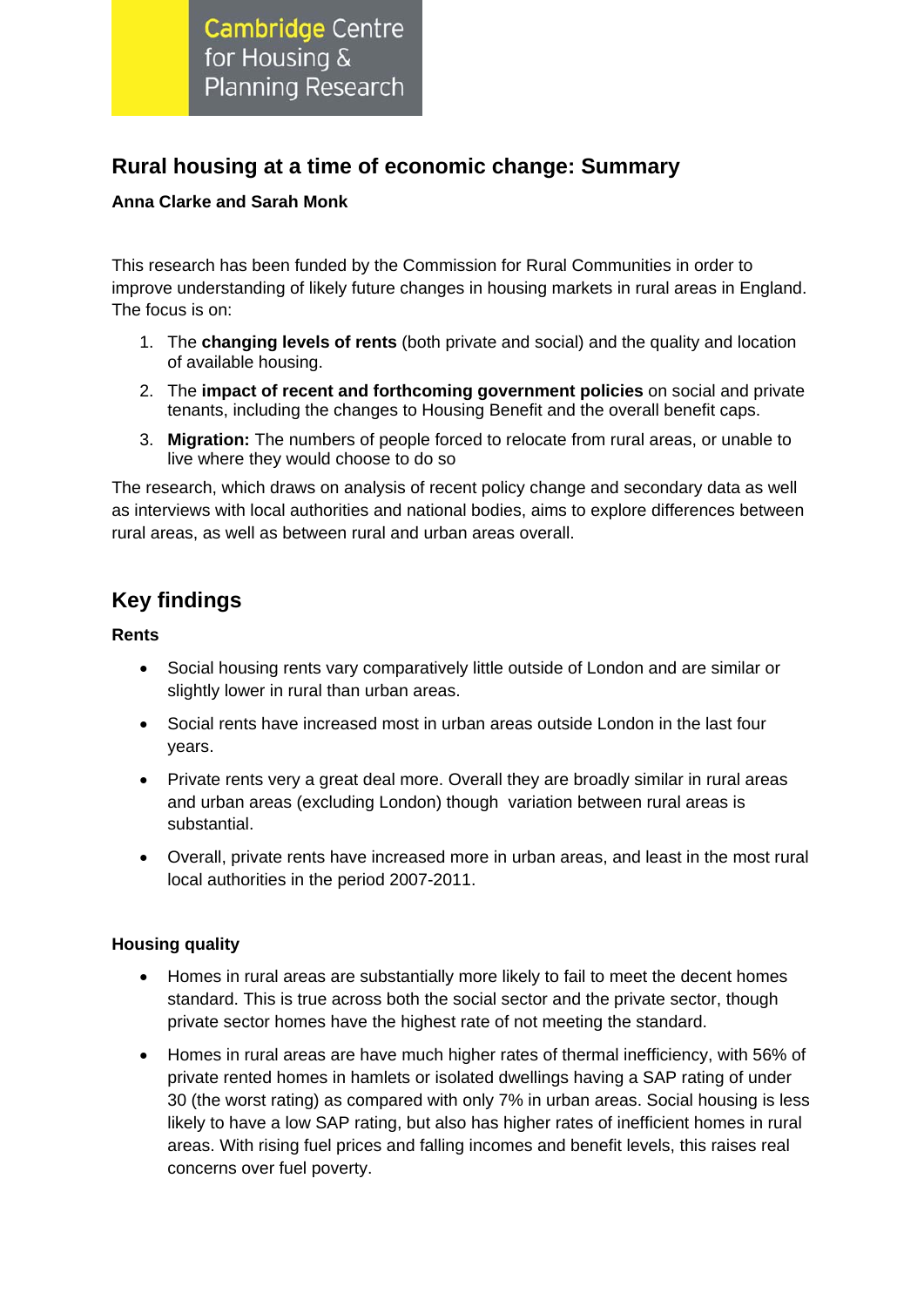**Cambridge Centre** for Housing & **Planning Research** 

#### **Policy reform**

- The reduction of Housing Benefit for working age social tenants who 'underoccupy' their homes will impact disproportionately on rural areas. This is because:
	- $\circ$  A higher proportion of households under-occupy in rural areas. This is partly a result of a shortage of smaller properties, and also because a desire on the part of social landlords in rural areas to accommodate people in homes that they can grow into, rather than having to move as their family grows.
	- o There is a national shortage of one-bedroom properties as compared with the number of households deemed to require this size of home, and this shortage is worse in rural areas which typically have fewer flats.
	- o Relocating households to more suitably sized housing is harder in rural areas because of the distances involved in moves.
- Of the housing benefit reforms affecting tenants in the private rented sector:
	- $\circ$  The reduction from the median to the 30<sup>th</sup> percentile for housing benefit results in similar levels of reduction in rural areas and urban areas outside London, though affects households in larger properties to a greater extent and those in more expensive areas.
	- Raising the age limit for the shared room rate from 25 to 35 is likely to affect urban areas more as there are fewer households in this age group claiming housing in rural areas and fewer one-bedroom flats, though those who do need to move in rural areas may find it harder to find suitable shared housing nearby.
	- o The housing benefit caps will only affect London, but the overall welfare caps for out of work households will affect those requiring four bedroom homes all types of areas. Households requiring three bedroom homes will also be affected in a small number of higher-priced rural areas. These households will see their housing benefit cut to lower levels than the  $30<sup>th</sup>$  percentile of rents, so will have to make up the shortfall from their benefits, or seek out smaller or cheaper housing.
	- o The new Affordable Rent product is largely replacing the construction of new social rented housing. Housing Associations are permitted to charge up to 80% of market rents, and also to convert a proportion of their relets to Affordable rent to cross-subsidise. There is a north-south divide in terms of the ratios of social to private rents, meaning that in the South of England, especially near to London, rents could rise substantially, whereas in the North there is little scope for this. There are concerns that housing in attractive rural villages could command a high rent, and that support for rural exception sites could be hard to sustain if the housing is not seen to be affordable on local incomes.